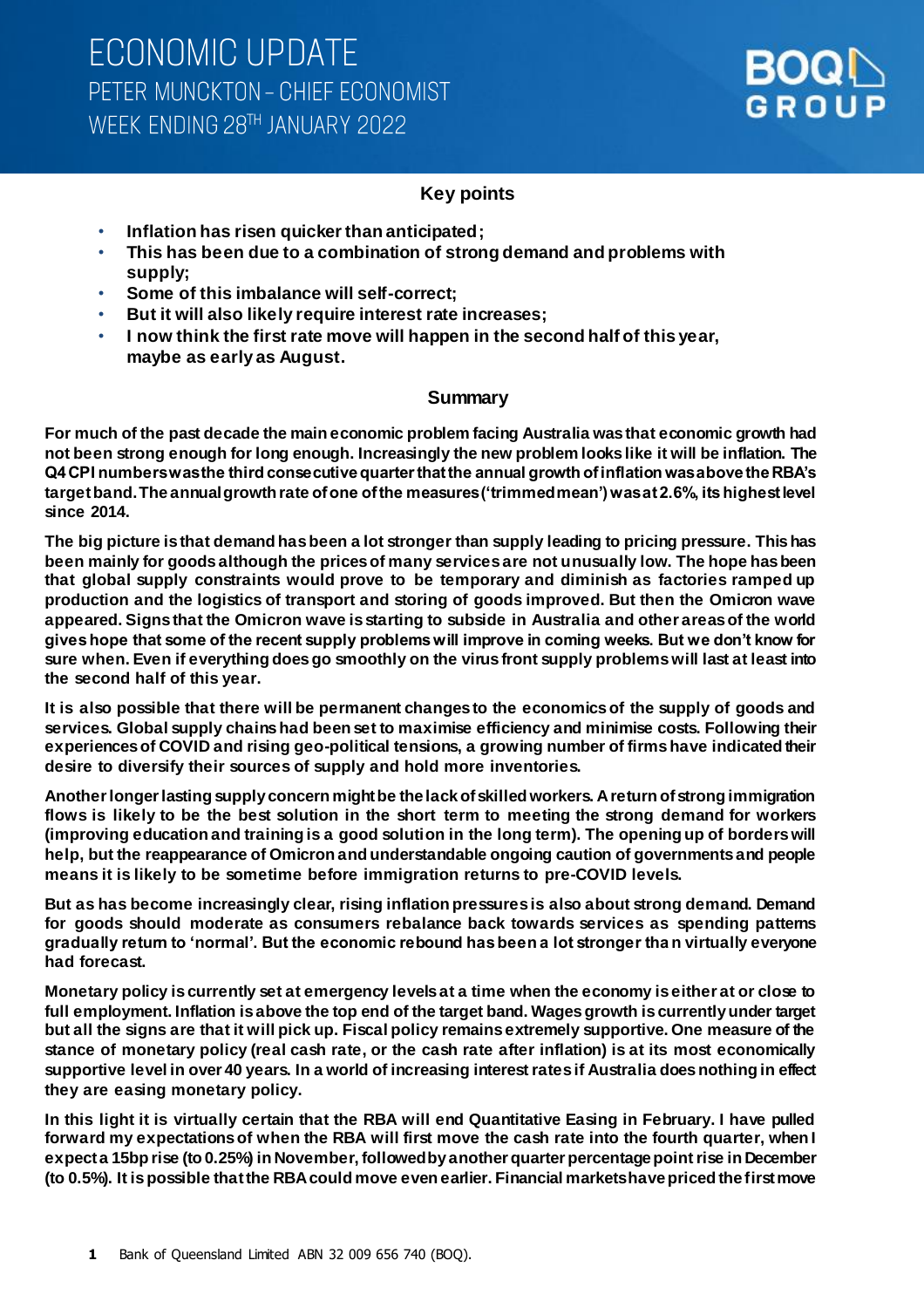#### **(0.15%) now essentially by May. Whether the RBA does move that early will depend upon how the wages numbers print in late February.**

#### **Inflation is on the up**

For much of the past decade the main economic problem facing Australia was that economic growth had not been strong enough for long enough. Strong population growth meant that we needed to build plenty of homes and roads. But an uncertain outlook led to firms not investing. Low wages growth didn't allow consumers to spend. So the economy could not gain the momentum to enable the unemployment rate to drop into the 4's. Low wages growth also made it hard for inflation to stay within the RBA's 2-3% inflation target.

But those worries are all so pre-pandemic. Governments' and the RBA have successfully underpinned household and company incomes. This has meant that spending in the economy has only been limited by the timing of virus waves. The unemployment rate is already at its lowest level since 2008. With vacancies at extremely high levels the only thing stopping the unemployment rate heading into the 3's will be whether the unemployed have the right skills to take the jobs that are on offer.

The Q4 CPI numbers highlighted that the new macroeconomic problem is likely to be inflation. Headline inflation was up a big 1.3% in the quarter (3.5% over the year). This was the third consecutive quarter that the annual growth of inflation was above the RBA's target band. Rising petrol prices and construction costs were the main drivers of the quarterly rise.

No matter how you slice and dice the numbers inflation rose strongly in the December quarter. The proportion of items rising by more than 3% was towards the top end the range over the past ten years. Strong demand meant that goods prices that have been rising by 4.3% over the past year. But service prices still rose by 2.3%.

Tradeable inflation that used to average under 1% because of strong global competition was up almost 5% in the year to December (non-tradeables such as haircuts was up almost 3%). The so-called 'underlying' inflation numbers (calculations designed to remove unusually large or small price movements) were up 0.9-1% in the quarter. The annual growth rate of one of the measures ('trimmed mean') was at 2.6%, its highest level since 2014.

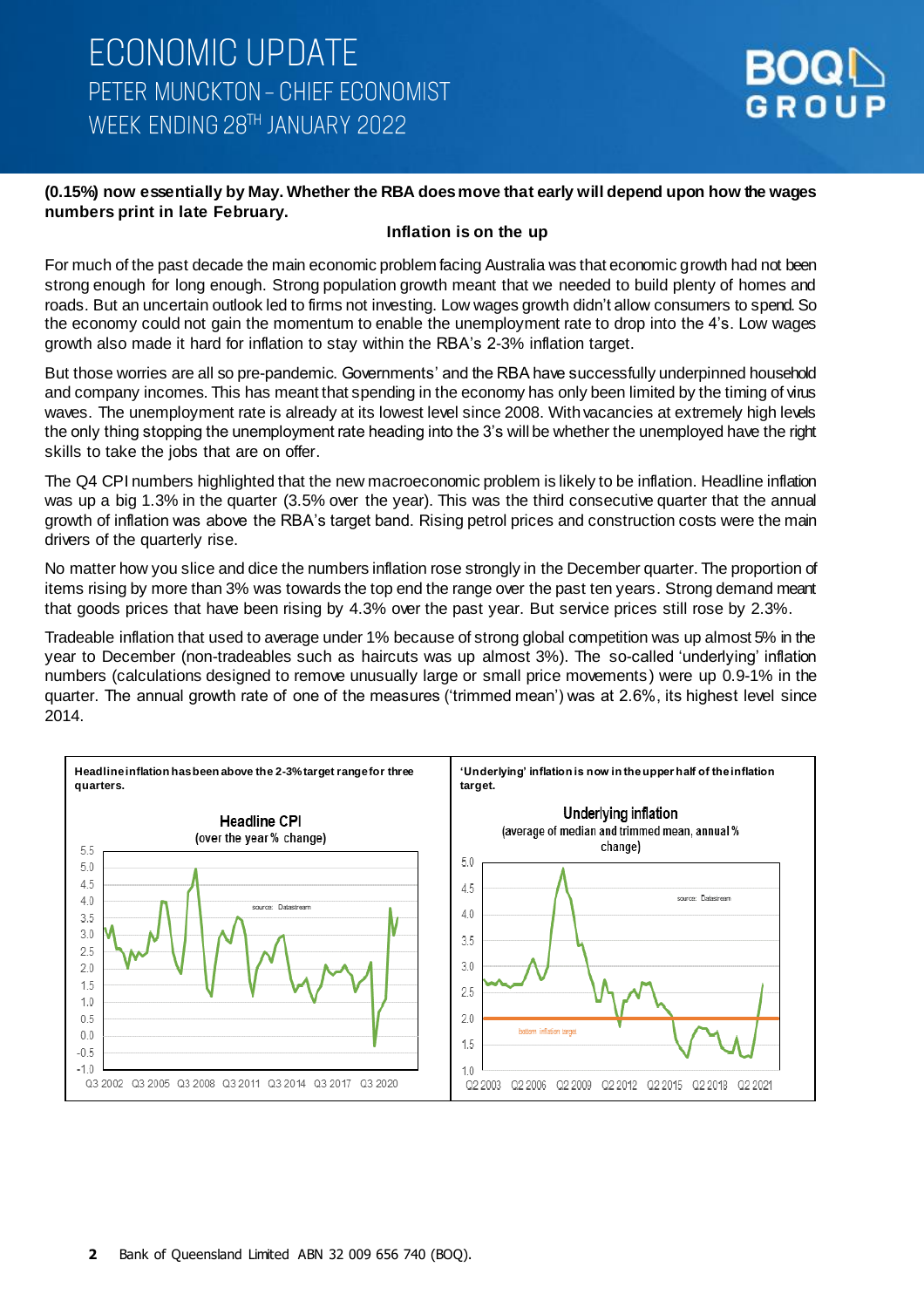# **ECONOMIC UPDATE** PETER MUNCKTON - CHIEF ECONOMIST WEEK ENDING 28TH JANUARY 2022





The current rate of inflation in Australia though doesn't (yet) stand out globally. It is well below the levels recorded in the US and the UK but above the rate recorded in the major Asian economies.



### **Why has inflation been rising**

Every quarter there are various 'one-off' factors that drive price changes. The opening up of borders led to a jump in the price of travel. Global oil prices were up strongly partly because of geo-political tensions.

But the big picture is that demand has been a lot stronger than supply leading to pricing pressure. This has been mainly for goods although the prices of many services are not unusually low. The big rise in construction prices reflected the diminishing impact of government subsidies. But the subsidy hid the extent of pricing pressure in the sector in previous quarters (and the subsidy was one of the catalysts for pricing pressure as it drove up demand for housing construction at the same time as supply of materials and workers were limited).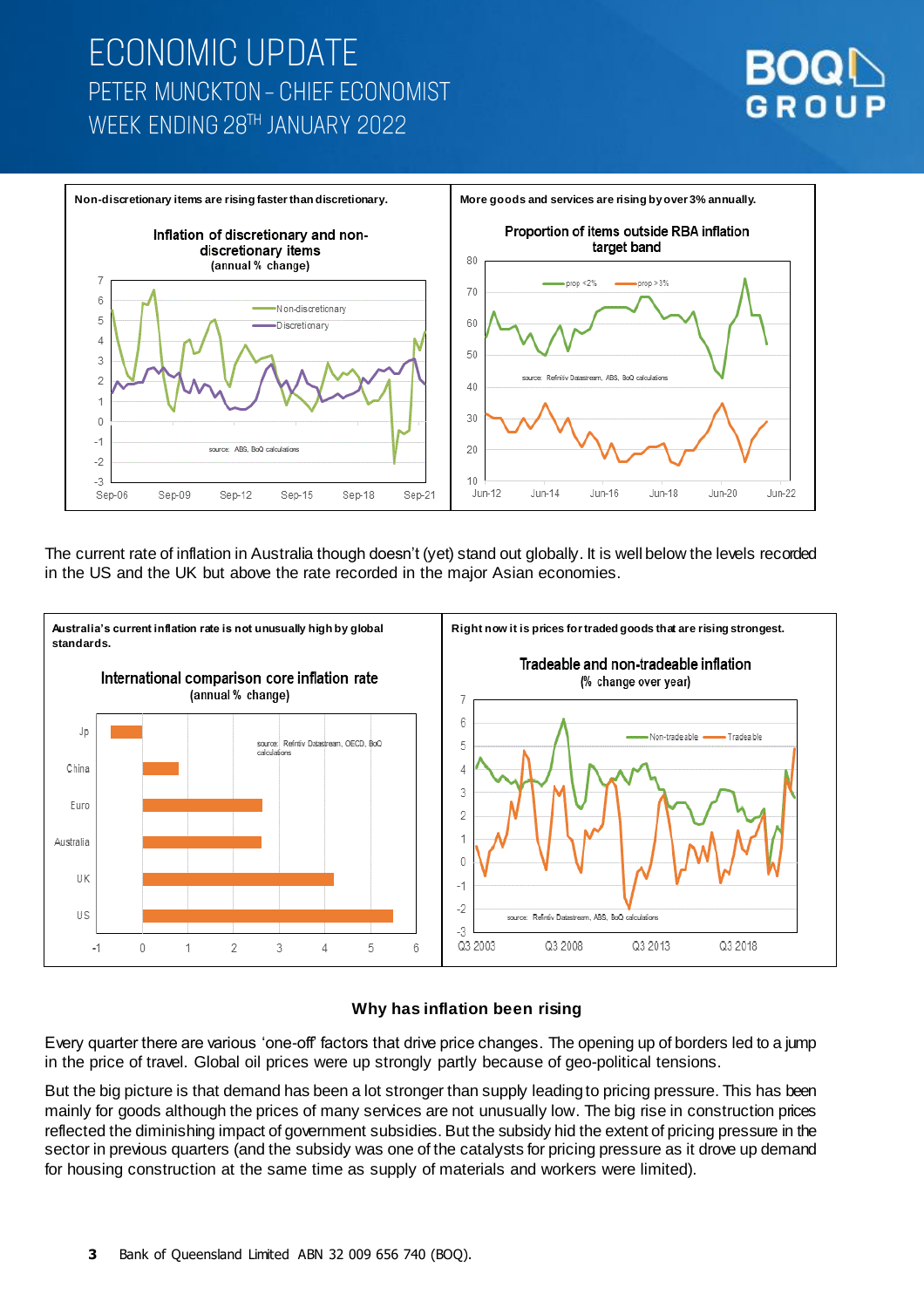**ECONOMIC UPDATE** PETER MUNCKTON - CHIEF ECONOMIST WFFK FNDING 28TH JANUARY 2022



The hope has been that global supply constraints would prove to be temporary and diminish as factories ramped up production and the logistics of transport and storing of goods improved. Towards the end of last year there were signs that was starting to happen. Supplier-delivery times were declining. There had been a fall in shipping freight rates. But then the Omicron wave appeared.

Signs that the Omicron wave is starting to subside in Australia and other areas of the world gives hope that some of the recent supply problems will improve in coming weeks. But we don't know for sure whether there will be other substantial Omicron waves. And we don't know whether there will be other COVID variants. We also can't be certain when consumers' will become comfortable with the concept of COVID becoming endemic (as it seems likely COVID will). In short the impact of COVID in time will diminish but we can't be certain of when.

Even if everything does go smoothly on the virus front supply problems will last at least into the second half of this year. A New York Federal Reserve measure of supply chain indicates that shortages are near a record level. Inventory levels in a number of industries (notably retail) are at a very low level.

It is also possible that there will be permanent changes to the economics of the supply of goods and services. Global supply chains had been set to maximise efficiency and minimise costs. Following their experiences of COVID and rising geo-political tensions a growing number of firms have indicated their desire to diversify their sources of supply and hold more inventories. Not many have done so yet but changing supply chains takes time. Historically firms' would not have felt comfortable about passing the higher costs such moves would entail onto customers. But firms now appear more willing to pass on cost increases, at least in the current environment of strong demand and excess saving.

The prices of many commodities (oil, gas, iron ore, food) have also been rising for the same reason of strong demand and problems with supply. In time many of these price rises are likely to be unwound as supply improves and demand wanes. But the economy is also making a structural move away from fossil fuels to more environmentally friendly energy sources. In the long term that is the right thing for the environment and (potentially) the economy. But in the short term demand will likely remain strong for oil, gas and coal. At the same time the likelihood that long-term demand will be lower for these commodities means less investment. The result could be a period a period of higher prices for commodities such as oil and gas.

Another longer lasting supply concern might be the lack of skilled workers. Concerns about finding workers are currently near the top of many firms list of worries. A return of strong immigration flows is likely to be the best solution in the short term to meeting the strong demand for workers (improving education and training is a good solution in the long term). The opening up of borders will help. But the reappearance of Omicron and understandable ongoing caution of governments and people means it is likely to be sometime before immigration returns to Pre-COVID the levels.

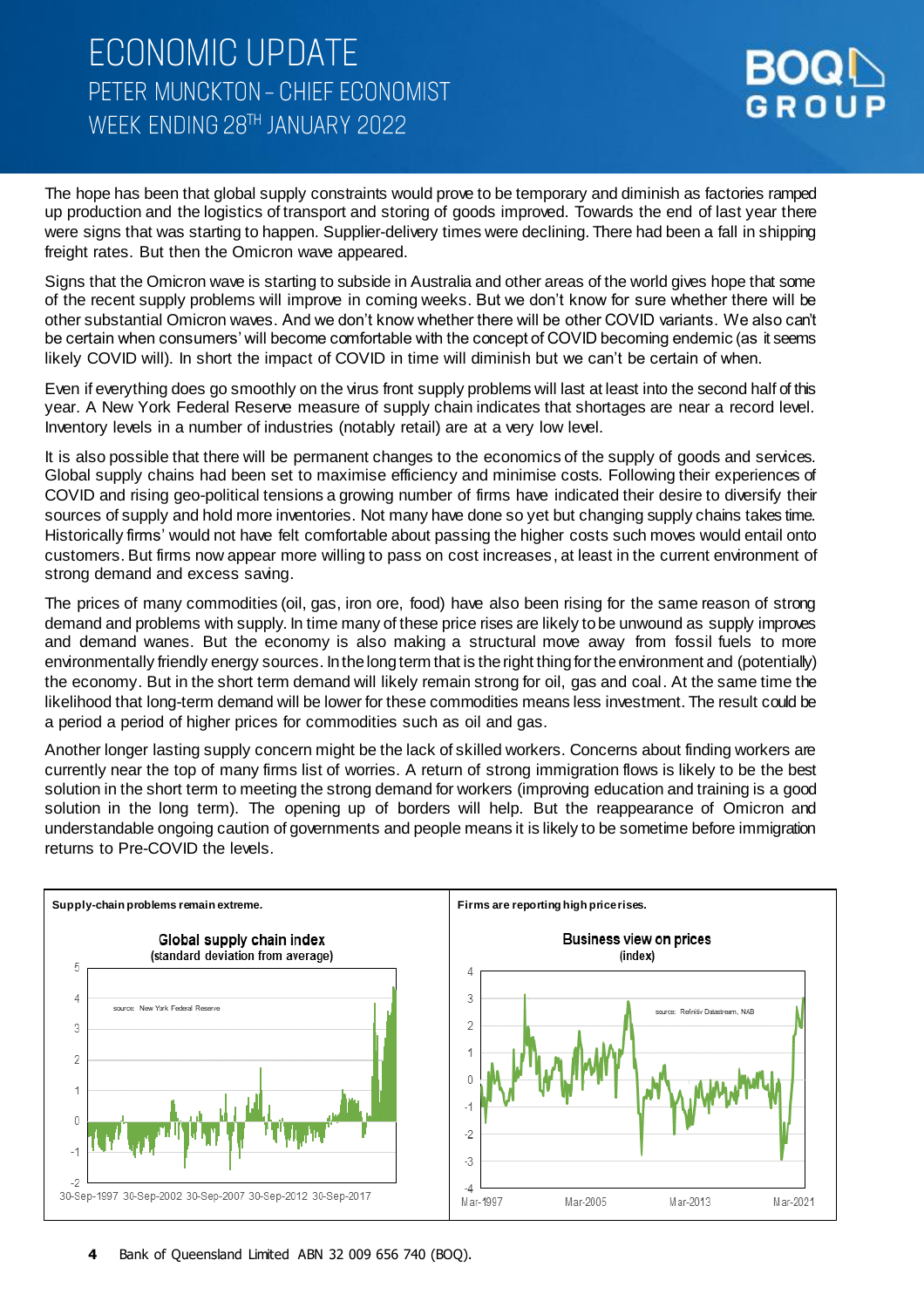#### **But it is not all about supply**

But as has become increasingly clear rising inflation pressures is also about strong demand. Demand for goods should moderate as consumers rebalance back towards services as spending patterns gradually return to 'normal'. When that happens will depend upon the future path of the virus and consumer attitudes about future COVID cases.

But the economic rebound has been a lot stronger than virtually everyone has forecast. The unemployment rate was near 4% at the end of 2021, close to the full employment target set by the government and the RBA. Strong economic momentum, big construction and capex plans and high saving levels all mean that demand should stay strong. Households have a positive view of the state of their own finances.

Even the shift back in spending towards services and away from goods may not significantly drive down inflation in the current environment. A very low unemployment rate will likely see wages growth rise. And historically rising wages growth has led to higher service-sector prices.

There is a scenario though where rising inflation could though dampen demand. Over the past year wages growth has lagged the growth in prices (falling 'real' wages). What has made things particularly tough for some households is that has been the prices of non-discretionary items (such as petrol) that are rising the sharpest. The high level of saving means that this decline in real wages has yet to be a big constraint on consumer spending. But at some stage it could be unless wages growth rises above inflation.

#### **Inflation expectations**

One of the indicators that central banks' put a lot of emphasis on is inflation expectations. The concept is that if households and firms expect prices to remain low they will modify their price setting and wage demands accordingly. The classic example is Japan. Despite an extended period of interest rates being set at zero and numerous fiscal support packages inflation has stayed around 0% largely reflecting the behaviour of firms and households.

Following on from an extended run when inflation was under 2% inflation expectations becoming too low was a concern of the RBA. In recent months there has been a rise of consumer inflation expectations (to 2.75%), its highest level since 2014. To date that has shifted expectations back to the level it was pre-GFC, consistent with inflation returning to the middle of the 2-3% target band. At the end of last year people's recall of inflation in the news was at its highest level since the GFC. Firms report that price rises are at their highest level since the survey was started in 1997.

Research suggests that household and firms expectations about future inflation are largely a reflection of the experience of recent inflation trends. Short term rises (say, due to the impact of weather or temporary rises in petrol prices) appear not to have a significant impact upon expectations. But more sustained price trends are more likely to impact expectations. There are reasons to expect that the current supply problems and excess demand will abate in time. But the longer they last and lead to higher prices the greater the risk that inflation expectations will rise too high.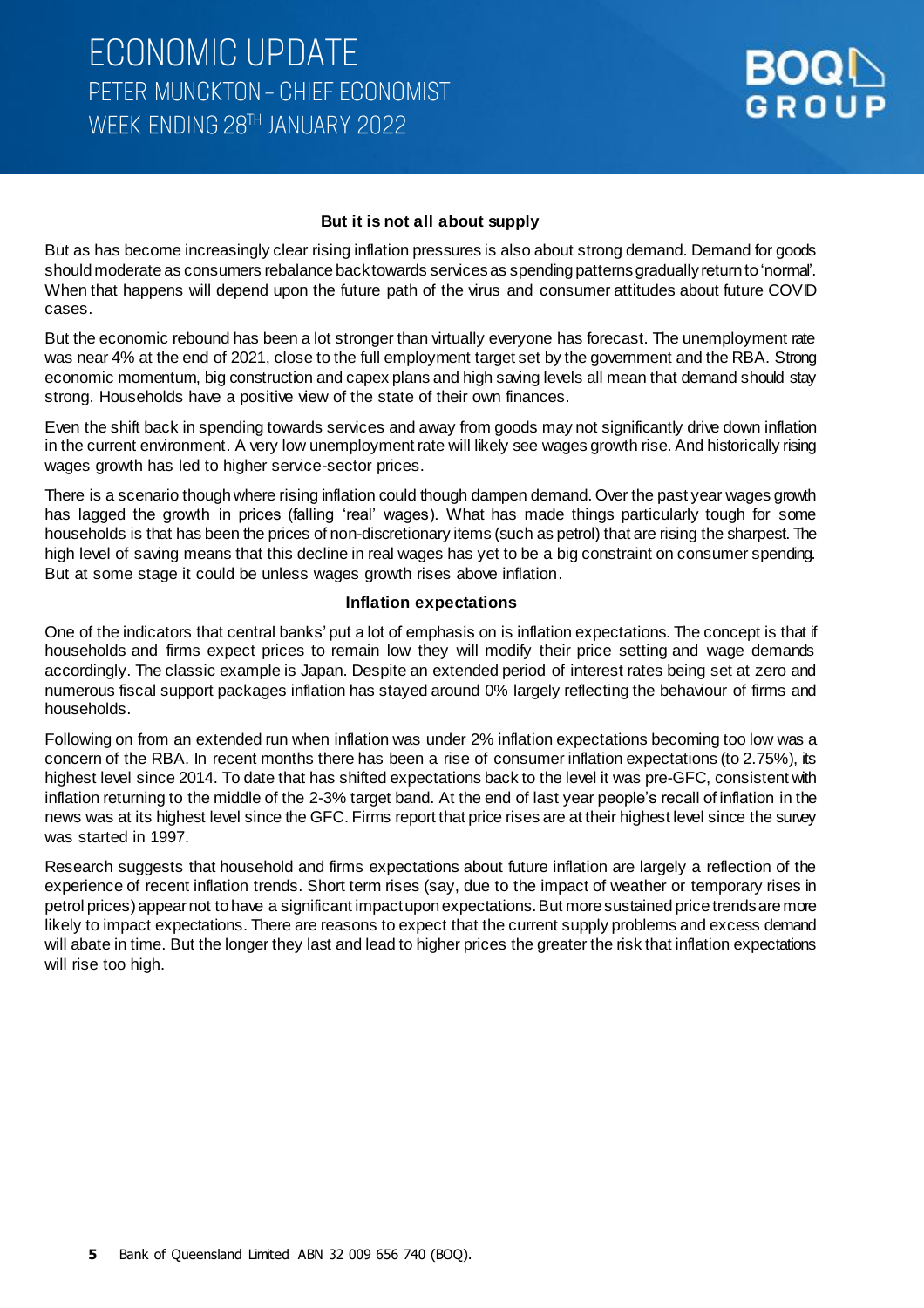# **ECONOMIC UPDATE** PETER MUNCKTON - CHIEF ECONOMIST WEEK FNDING 28TH JANUARY 2022





#### **Ongoing inflation**

Over the past six months 'underlying' inflation has averaged around 3.5% (the same as the headline rate). For much of the past thirty years an inflation rate at that level would have meant the RBA would be increasing interest rates within the next couple of meetings. But after a period of inflation being consistently below target the RBA wants to make sure that inflation stays in the target band. One of the key pieces of data in that regard is whether wages growth can be above 3%.

We won't get an update on wages until February (23<sup>rd</sup>). But the fundamentals do suggest that higher wages growth is on the way. The last time the underutilisation rate (the best measure of the state of the jobs market) was this low was since 2008. Firms are gaining confidence that they can pass on cost increases onto customers.

For the RBA an interesting scenario would be if inflation remained above 3% but wages growth remained less than 3%. As noted in the long-term such a combination is unsustainable as it would meanthat consumer spending power is declining. But in the short term a scenario of inflation being above 3% and wages growth above 2.5% and looking like it will head higher could be enough for the RBA to increase the cash rate.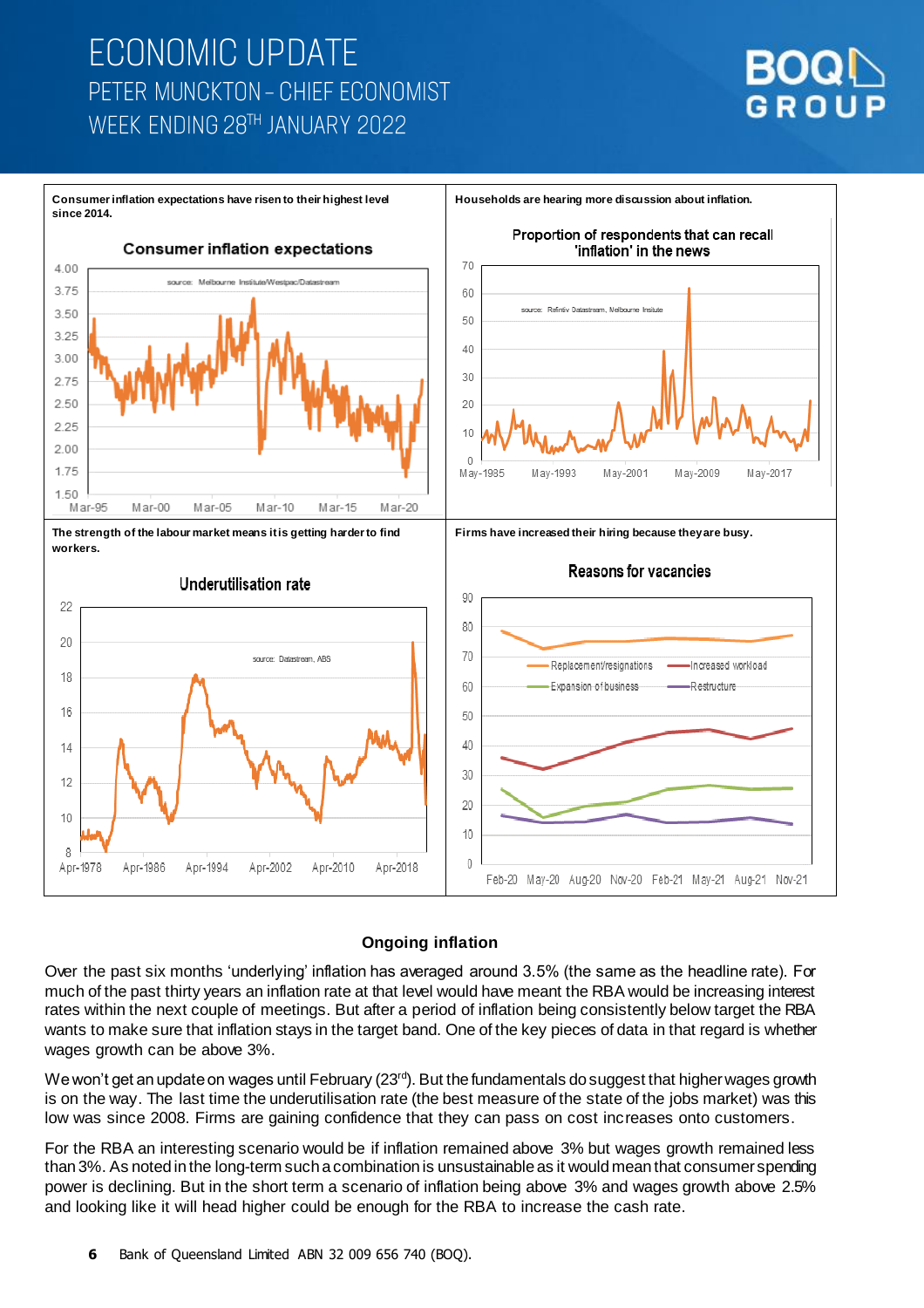# **ECONOMIC UPDATE** PETER MUNCKTON - CHIEF ECONOMIST WEEK FNDING 28TH JANUARY 2022



### **What this means for the monetary policy**

Monetary policy is currently set at emergency levels at a time when the economy is either at or close to full employment. Inflation is above the top end of the target band. There are reasons to expect price growth will not be as high in coming quarters. But with demand likely to remain strong and supply constraints to be a feature of the landscape for a while the risks are that inflation will remain above 3% in coming quarters. Wages growth is currently under target but all the signs are that it will pick up. Fiscal policy remains extremely supportive. One measure of the stance of monetary policy (real cash rate, or the cash rate after inflation) is at its most economically supportive level in over 40 years.

Globally, most central banks have either begun increasing interest rates (many emerging economies, the UK, New Zealand), will soon do so (the US, Canada) or are reducing other support to the economy (reducing quantitative easing, as is starting to happen in Europe). The Chinese Government is reducing interest rates (and providing more fiscal support) to boost its economic growth. But they are likely to be an outlier this year. In a world of increasing interest rates if Australia does nothing in effect they are easing monetary policy.

In this light it is virtually certain that the RBA will end Quantitative Easing in February. Economic growth and inflation have both been stronger than I expected. The Omicron wave is leading to a short-term pullback in consumer and business spending, and is impacting some parts of the economy particularly hard (Air Transport, Accommodation and Food Services, Recreation, areas of retail). Other parts of the economy (such as construction and mining) though are doing extremely well. The evidence of the past two years is that consumer and business spending bounces back as virus waves decline.

I have pulled forward my expectations of when the RBA will first move the cash rate into the fourth quarter, when I expect a 15bp rise (to 0.25%) in November followed by another quarter percentage point expect rise in December (to 0.5%).

It is possible that the RBA could move even earlier. Financial markets have priced the first move (0.15%) now essentially by May. That is unlikely given there is an election due around that time. But an earlier move than my forecast is possible depending upon how the wages numbers print in late February. We will get a far better idea of the RBA's thinking on interest rates in the week beginning 31<sup>st</sup> January.